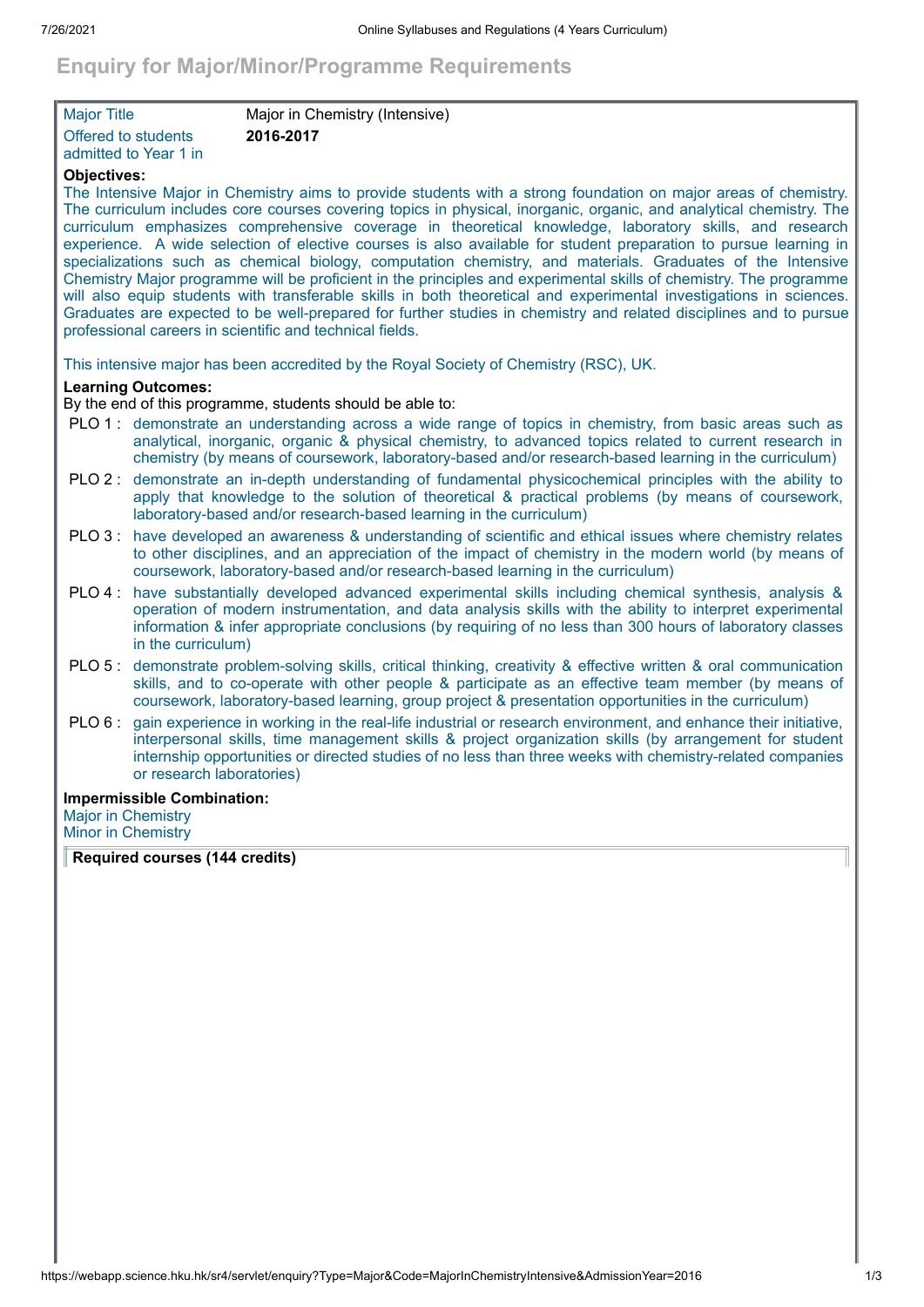|                                                                                                                | 1. Introductory level courses (54 credits)                         |          |  |
|----------------------------------------------------------------------------------------------------------------|--------------------------------------------------------------------|----------|--|
|                                                                                                                | Disciplinary Core Courses: Science Foundation Courses (12 credits) |          |  |
| <b>SCNC1111</b>                                                                                                | Scientific method and reasoning (6)                                | (Note 1) |  |
| <b>SCNC1112</b>                                                                                                | Fundamentals of modern science (6)                                 | (Note 1) |  |
|                                                                                                                | <b>Disciplinary Core Courses (36 credits)</b>                      |          |  |
| <b>CHEM1042</b>                                                                                                | General chemistry I (6)                                            | (Note 1) |  |
| <b>CHEM1043</b>                                                                                                | General chemistry II (6)                                           | (Note 1) |  |
| <b>CHEM2241</b>                                                                                                | Analytical chemistry I (6)                                         | (Note 1) |  |
| <b>CHEM2341</b>                                                                                                | Inorganic chemistry I (6)                                          | (Note 1) |  |
| <b>CHEM2441</b>                                                                                                | Organic chemistry I (6)                                            | (Note 1) |  |
| <b>CHEM2541</b>                                                                                                | Introductory physical chemistry (6)                                | (Note 1) |  |
| <b>Disciplinary Electives (6 credits)</b>                                                                      |                                                                    |          |  |
| (Students are encouraged to meet with a Chemistry Course Selection Advisor in the course selection period      |                                                                    |          |  |
| to discuss which of the following courses they should take based on their previous background in Mathematics.) |                                                                    |          |  |
| <b>CHEM1044</b>                                                                                                | Mathematics in chemistry (6)                                       |          |  |
| <b>COMP1117</b>                                                                                                | Computer programming (6)                                           |          |  |
| <b>MATH1011</b>                                                                                                | University mathematics I (6)                                       |          |  |
| MATH1013                                                                                                       | University mathematics II (6)                                      |          |  |
| STAT1601                                                                                                       | Elementary statistical methods (6)                                 |          |  |
| STAT1603                                                                                                       | Introductory statistics (6)                                        |          |  |
|                                                                                                                | 2. Advanced level courses (78 credits)                             |          |  |
|                                                                                                                | <b>Disciplinary Core Course (66 credits)</b>                       |          |  |
| CHEM3143                                                                                                       | Introduction to materials chemistry (6)                            |          |  |
| <b>CHEM3241</b>                                                                                                | Analytical chemistry II: chemical instrumentation (6)              | (Note 1) |  |
| <b>CHEM3341</b>                                                                                                | Inorganic chemistry II (6)                                         | (Note 1) |  |
| <b>CHEM3441</b>                                                                                                | Organic chemistry II (6)                                           | (Note 1) |  |
| <b>CHEM3443</b>                                                                                                | Organic chemistry laboratory (6)                                   | (Note 1) |  |
|                                                                                                                |                                                                    |          |  |
| <b>CHEM3445</b>                                                                                                | Integrated laboratory (6)                                          |          |  |
| <b>CHEM3541</b>                                                                                                | Physical chemistry: Introduction to quantum chemistry              | (Note 1) |  |
|                                                                                                                | (6)                                                                |          |  |
| <b>CHEM3542</b>                                                                                                | Physical chemistry: statistical thermodynamics and                 |          |  |
|                                                                                                                | kinetics theory (6)                                                |          |  |
| <b>CHEM4142</b>                                                                                                | Symmetry, group theory and applications (6)                        |          |  |
| <b>CHEM4144</b>                                                                                                | Advanced materials (6)                                             |          |  |
| Modern chemical instrumentation and applications (6)<br><b>CHEM4241</b>                                        |                                                                    |          |  |
| <b>Disciplinary Electives (12 credits)</b>                                                                     |                                                                    |          |  |
| At least 12 credits selected from the following courses:                                                       |                                                                    |          |  |
| (Note that one of the two elective courses selected must contain a laboratory component. Courses marked        |                                                                    |          |  |
| with (lab) have a laboratory component. The list of electives given below may be subject to change.)           |                                                                    |          |  |
| CHEM4143                                                                                                       | Interfacial science and technology (6)                             |          |  |
| <b>CHEM4145</b>                                                                                                | Medicinal chemistry (6)                                            |          |  |
| <b>CHEM4147</b>                                                                                                | Supramolecular chemistry (6)                                       |          |  |
| <b>CHEM4148</b>                                                                                                | Frontiers in Modern Chemical Science (6)                           |          |  |
| <b>CHEM4242</b>                                                                                                | Analytical chemistry (6)                                           | (lab)    |  |
| <b>CHEM4341</b>                                                                                                | Advanced inorganic chemistry (6)                                   |          |  |
| <b>CHEM4342</b>                                                                                                | Organometallic chemistry (6)                                       | (lab)    |  |
| <b>CHEM4441</b>                                                                                                | Advanced organic chemistry (6)                                     |          |  |
| <b>CHEM4443</b>                                                                                                | Integrated organic synthesis (6)                                   | (lab)    |  |
| <b>CHEM4444</b>                                                                                                | Chemical biology (6)                                               |          |  |
| <b>CHEM4542</b>                                                                                                | Computational chemistry (6)                                        | (lab)    |  |
| <b>CHEM4543</b>                                                                                                | Advanced physical chemistry (6)                                    |          |  |
| <b>CHEM4544</b>                                                                                                | Electrochemical science and technology (6)                         | (lab)    |  |
| 3. Capstone requirement (12 credits)                                                                           |                                                                    |          |  |
|                                                                                                                | At least 12 credits selected from the following courses:           |          |  |
| <b>CHEM3999</b>                                                                                                | Directed studies in chemistry (6)                                  |          |  |
| <b>CHEM4966</b>                                                                                                | Chemistry internship (6)                                           |          |  |
| <b>CHEM4999</b>                                                                                                | Chemistry project (12)                                             |          |  |
|                                                                                                                |                                                                    |          |  |